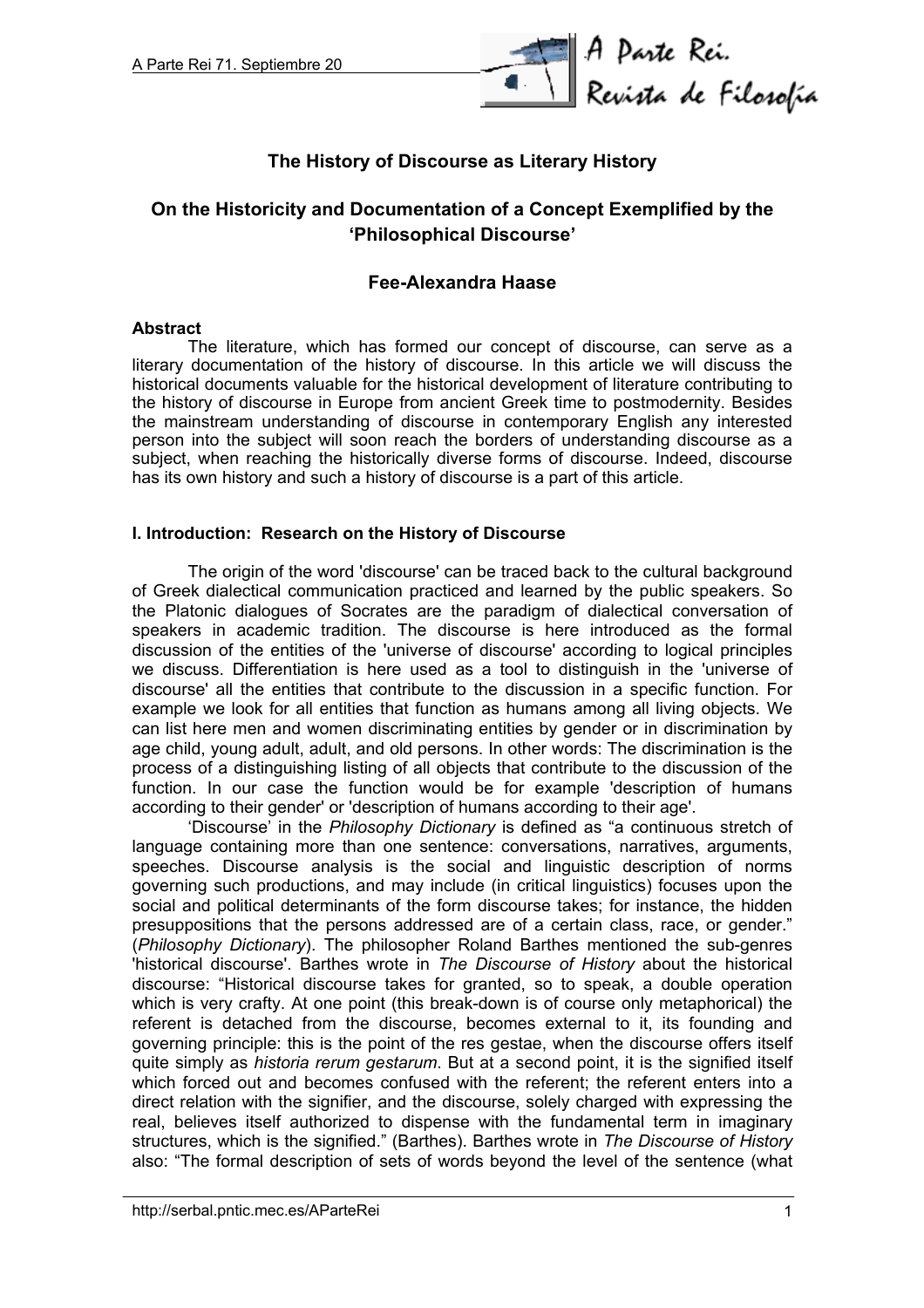we call for convenience discourse) is not a modern development: from Gorgias to the nineteenth century, it was the special concern of traditional rhetoric. Recent developments in the science of language have nonetheless endowed it with a new timeliness and new methods of analysis: a linguistic description of discourse can perhaps already be envisaged at this stage; because of its bearings on literary analysis (whose importance in education is well known) it is one of the first assignments for semiology to undertake." (Barthes). Musolff discussed the term and concept 'discourse history' recently in *Cognitive Linguistics in Critical Discourse Analysis*. Musolff wrote that 'Discourse history' can be conceived of as a sub- or sister-discipline of historical linguistics that focuses on socio- and pragmalinguistically motivated changes. (Musolff 2007: 28).

The variations of meanings of the term 'discourse' lead us to the upcoming of a historical perspective of discourse with changing definitions of the term. Another dimension of the discourse in the literary one; discourses have been since antiquity used as literary text type of the prose literature. 'Discourse' in the *Literary Dictionary* is defined as "any extended use of speech or writing; or a formal exposition or dissertation. In linguistics, discourse is the name given to units of language longer than a single sentence; discourse analysis is the study of cohesion and other relationships between sentences in written or spoken discourse. In modern cultural theory, especially in the post-structuralism associated with the French historian Michel Foucault, the term has been used to denote any coherent body of statements that produces a selfconfirming account of reality by defining an object of attention and generating concepts with which to analyze it (e.g. medical discourse, legal discourse, aesthetic discourse). The specific discourse in which a statement is made will govern the kinds of connections that can be made between ideas, and will involve certain assumptions about the kind of person (s) addressed. By extension, as a free standing noun ('discourse' as such), the term denotes language in actual use within its social and ideological context and in institutionalized representations of the world called discursive practices. In general, the increased use of this term in modern cultural theory arises from dissatisfaction with the rather fixed and abstract term 'language' (see langue); by contrast, 'discourse' better indicates the specific contexts and relationships involved in historically produced uses of language." (*Literary Dictionary*). Musolff in *Is There Such a Thing as Discourse History? The Case of Metaphor* wrote: "'Discourse history' can be conceived of as a sub- or sister-discipline of historical linguistics that focuses on socio- and pragmalinguistically motivated changes." (Mulsolff).

# **II. Early Beginnings of Discourse in Greek and Roman Literature**

## *The Discourse in Antiquity*

The dialogues ascribed to Plato use the inquiry technique, which opens the discourse and allows answering the asked person a question with 'yes' or 'no'. Such a logically structured discourse with questions and options to answer is of course highly artificial. On the contrary. a dialogue in everyday real world conditions is not structured to discuss an abstract topic by means of reason. Actually, we must say that a discourse in the real world is not pre-structured and the interest of a speaker is not to fulfill the guidelines of a discourse, but to converse to get information or communicate information. Plato lets Theatet in the *Sophist* in a discourse with the stranger say: "Theaet. Quite true. Str. A succession of nouns only is not a sentence any more than of verbs without nouns. Theaet. I do not understand you. Str. I see that when you gave your assent you had something else in your mind. But what I intended to say was, that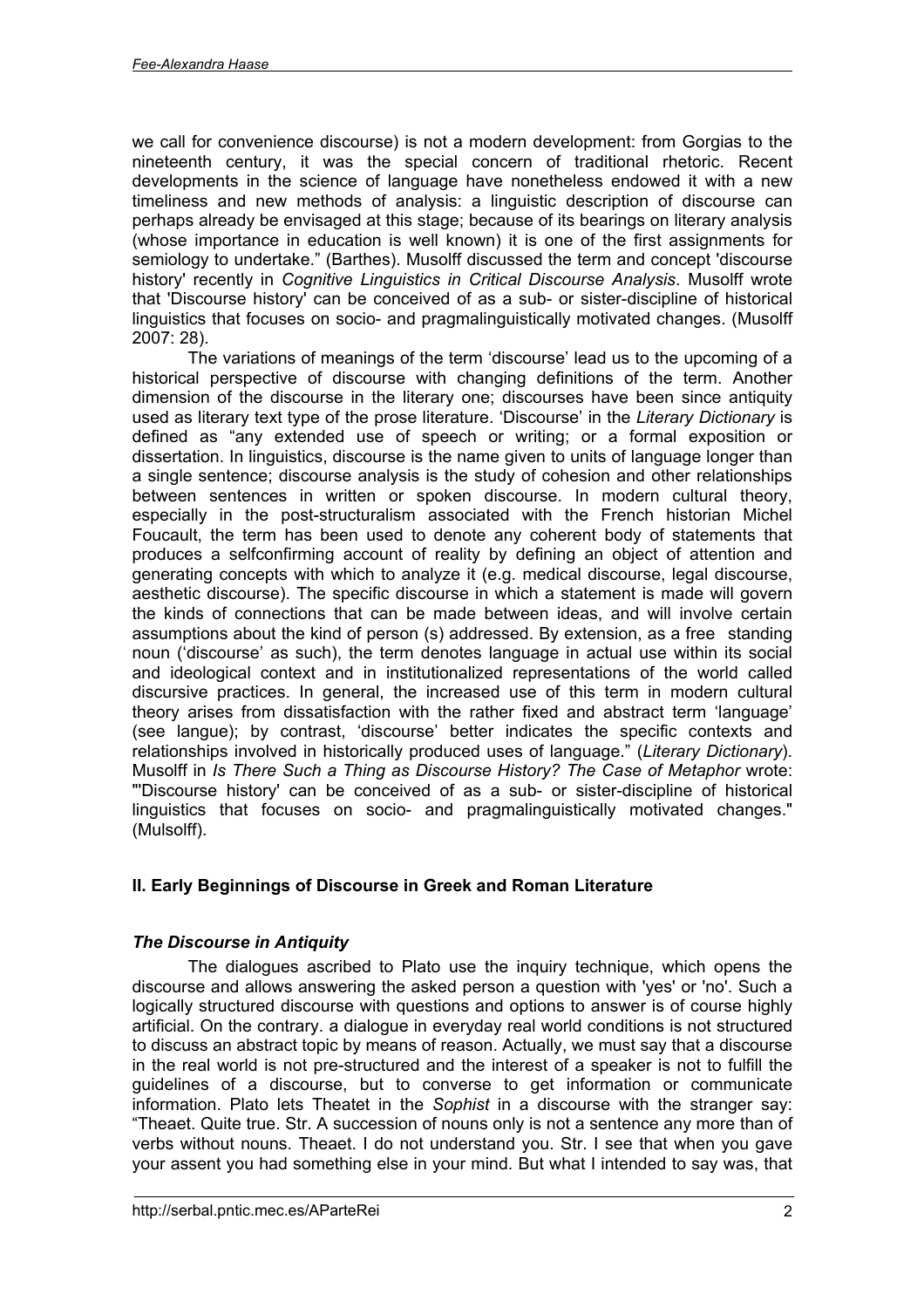a mere succession of nouns or of verbs is not discourse. Theaet. What do you mean? Str. I mean that words like "walks," "runs," "sleeps," or any other words which denote action, however many of them you string together, do not make discourse. Theaet. How can they?" (Plato 2009: 36). Theatet in the *Sophist* says: "Theaet. True. Str. And, observe that we were only just in time in making a resistance to such separatists, and compelling them to admit that one thing mingles with another. Theaet. Why so? Str. Why, that we might be able to assert discourse to be a kind of being; for if we could not, the worst of all consequences would follow; we should have no philosophy. Moreover, the necessity for determining the nature of discourse presses upon us at this moment; if utterly deprived of it, we could no more hold discourse; and deprived of it we should be if we admitted that there was no admixture of natures at all". (Plato 2009: 34). In the dialogue *Sophist* Theatet also converses with the stranger: "Theaet. True. Str. Most ridiculous of all will the men themselves be who want to carry out the argument and yet forbid us to call anything, because participating in some affection from another, by the name of that other. Theaet. Why so? Str. Why, because they are compelled to use the words "to be," "apart," "from others. "in itself," and ten thousand more, which they cannot give up, but must make the connecting links of discourse;" (Plato 2009: 45). Plato in *Gorgias* lets Socrates say: "And at the very outset, Gorgias, it was said that rhetoric treated of discourse, not (like arithmetic) about odd and even, but about just and unjust? Was not this said?" (Plato. *Gorgias*). Gorgias and Socrates converse regarding discourse topics:

*Socrates: Of discourse concerning diseases? Gorgias: Just so. Socrates: And does not gymnastic also treat of discourse concerning the good or evil condition of the body? Gorgias: Very true. Socrates: And the same, Gorgias, is true of the other arts:--all of them treat of discourse concerning the subjects with which they severally have to do. Gorgias: Clearly. Socrates: Then why, if you call rhetoric the art which treats of discourse, and all the other arts treat of discourse, do you not call them arts of rhetoric? Gorgias: Because, Socrates, the knowledge of the other arts has only to do.* (Plato. *Gorgias*)

Seneca rhetor in his *Controversiae* (1, 3, 6) uses the expression *discursus*: "Ab Tarpeio ad Vestam, cuius vittam carnifex rupit; a templo ad saxum, a saxo ad templum: hac pudicae sacerdotis inter supplicia et vota discursus est." (Seneca the Rhetor). Seneca rhetor in his *Controversiae* (2, 3, 66, 7) also uses the expression discourse in all arts (in omnes artes discursus). (Seneca the Rhetor). The philosopher Seneca wrote in *De Otio* (6, 5, 7): "Sed idem nihilo minus non segnem egere vitam: invenerunt, quemadmodum plus quies ipsorum hominibus prodesset quam aliorum discursus et sudor." (Seneca the Philosopher). Also the philosopher Seneca in his *Epistulae Morales ad Lucilium* (epist. 36, 11) wrote using discourse as a movement of stars: "Stellarum iste discursus quicquid praeteriit repetit: pars caeli levatur assidue, pars mergitur." (Seneca the Philosopher). Seneca wrote in *Ad Serenum De Otio* (VI. 5.): "Ad summam, quaero an ex praeceptis suis uixerint Cleanthes et Chrysippus et Zenon. <Non> dubie respondebis sic illos uixisse quemadmodum dixerant esse uiuendum: atqui nemo illorum rem publicam administrauit. 'Non fuit' inquis 'illis aut ea fortuna aut ea dignitas quae admitti ad publicarum rerum tractationem solet.' Sed idem nihilominus non segnem egere uitam: inuenerunt quemadmodum plus quies ipsorum hominibus prodesset quam aliorum discursus et sudor. Ergo nihilominus hi multum egisse uisi sunt, quamuis nihil publice agerent." (Seneca the Philosopher). Quintilian in the 5<sup>th</sup>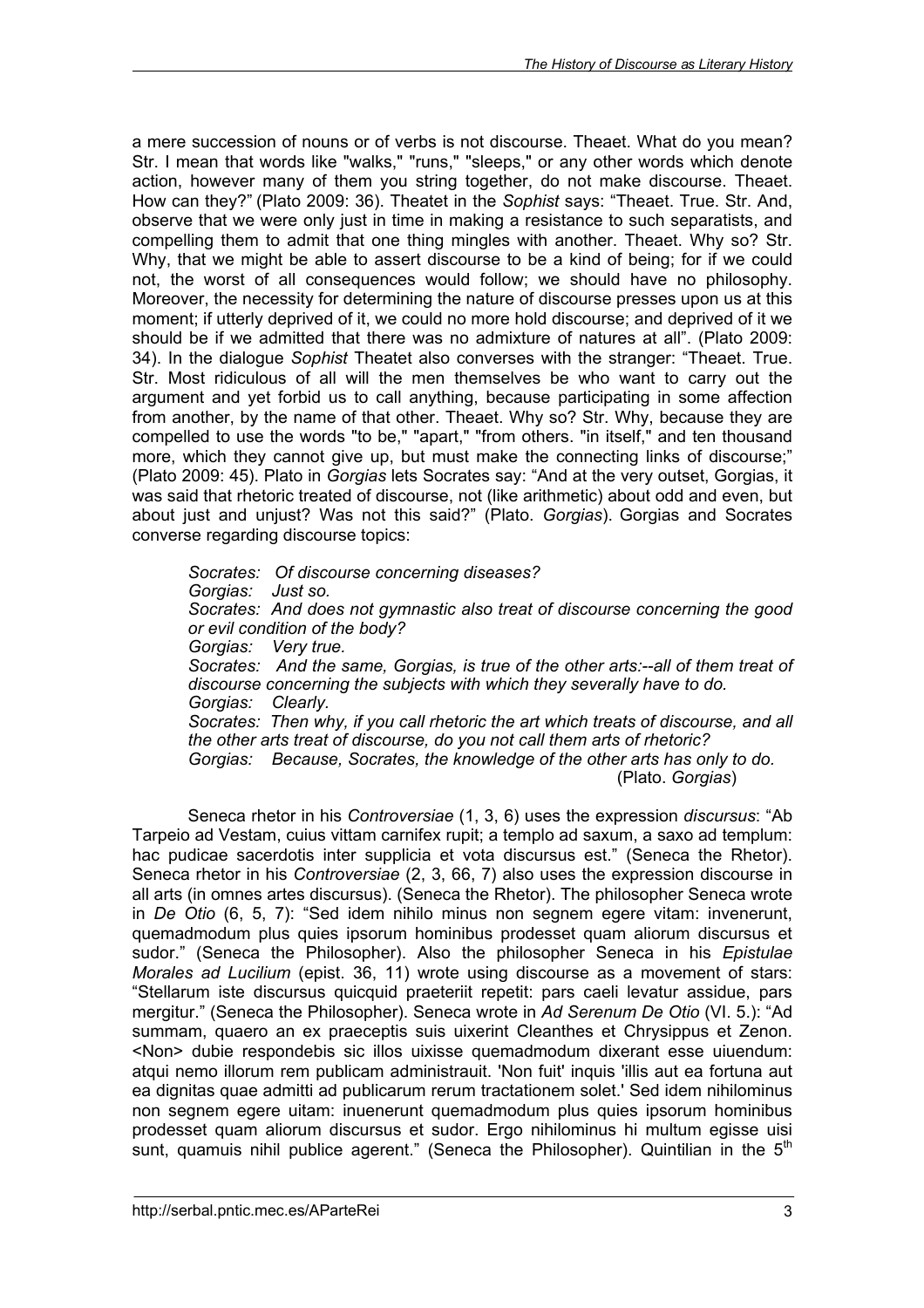declamation writes (declamatio 5, 11, 95,10) "Quid vero, si in educationem, in discursus, in pretia vacuatus sum?" (Quintilian). Quintilian in his *Institutio Oratoria* (1, 12, 10) writes: "videlicet ut corpora infantium nec casus, quo in terram totiens deferuntur, tam graviter adfligit nec illa per manus et genua reptatio nec post breve tempus continui lusus et totius diei discursus, quia pondus illis abest nec se ipsi gravant: sic animi quoque, credo, quia minore conatu moventur nec suo nisu studiis insistunt, sed formandos se tantummodo praestant, non similiter fatigantur." (Quintilian). Cicero takes Aristotele as the authority for genres in *De Inventione* (I, 7): "Aristoteles autem, qui huic arti plurima adiumenta atque ornamenta subministravit, tribus in generibus rerum versari rhetoris officium putavit, demonstrativo, deliberativo, iudiciali."(Cicero). The term 'genre' can be traced back to the Latin term *genus*. The term genre is used in literature studies and rhetoric. The discourse can be considered a literary genre of writings of philosophy and rhetoric. Often philosophers wrote in the genre discourse a reasoning written literary form. The genres of discourse were developed and practiced by rhetoricians and philosophers in ancient Greece.

### *Discourse as Genre and Type: Paradigmatic Discourse Types of the New Time*

Guillelmus de Ockham wrote in his *Summa Logicae* (1, 8, 123): "Et si dicatur quod per istam viam possem impedire quemcumque syllogismum, dicendo in aliquo terminorum aliquod tale aequivalenter includi, dicendum quod ad sciendum an aliquis discursus valeat, oportet praesupponere significata vocabulorum, et secundum hoc iudicandum est de discursu an sit bonus vel non." (Ockham). Godefroy established in the *Dictionnaire de l'Ancienne Langue Française et de Tous Ses Dialectes du IXe au XVe Siècle* the following definitions:

*DISCOURS, s.m. cours, course: Le semblable encore advient par son entree et discours (du soleil) au signe du Taureau. (Descr. du Nil, ap. Leon, Descr. de l'Afr., p. 294, éd. 1556.)*

*DISCOURS, s.m. [Compl.] action de parler; propos, conseil:*

*Par discours fantasques. (EST. PASQ., Lett., V, f° 133 v°, éd. 1586.)*

*Si ceux dont tu parles eussent esté de bon discours, ils eussent tout autrement donné de moy a entendre qu'ils n'ont fait. (EST. PASQ., l'Alexandre.)*

(Godefroy)

In the early 15<sup>th</sup> century Nicolaus Cusanus used the term *discursus* in his writing: "Logica igitur atque omnis philosophica inquisitio nondum ad visionem venit. Hinc, uti venaticus canis utitur in vestigiis per sensibile experimentum discursu sibi indito, ut demum ea via ad quaesitum attingat: sic quodlibet animal suo modo – et sapientissimus Philo eapropter omnibus animalibus dixit rationem inesse, uti beatissimus recitat Hieronymus in De illustribus viris –, sic homo logica. Nam, ut ait Algazel, "logica nobis naturaliter indita est; nam est vis rationis". Rationabilia vero animalia ratiocinantur. Ratiocinatio quaerit et discurrit. Discursus est necessario terminatus inter terminos a quo et ad quem, et illa adversa sibi dicimus contradictoria. Unde rationi discurrenti termini oppositi et disiuncti sunt. Quare in regione rationis extrema sunt disiuncta, ut in ratione circuli, quae est, quod lineae a centro ad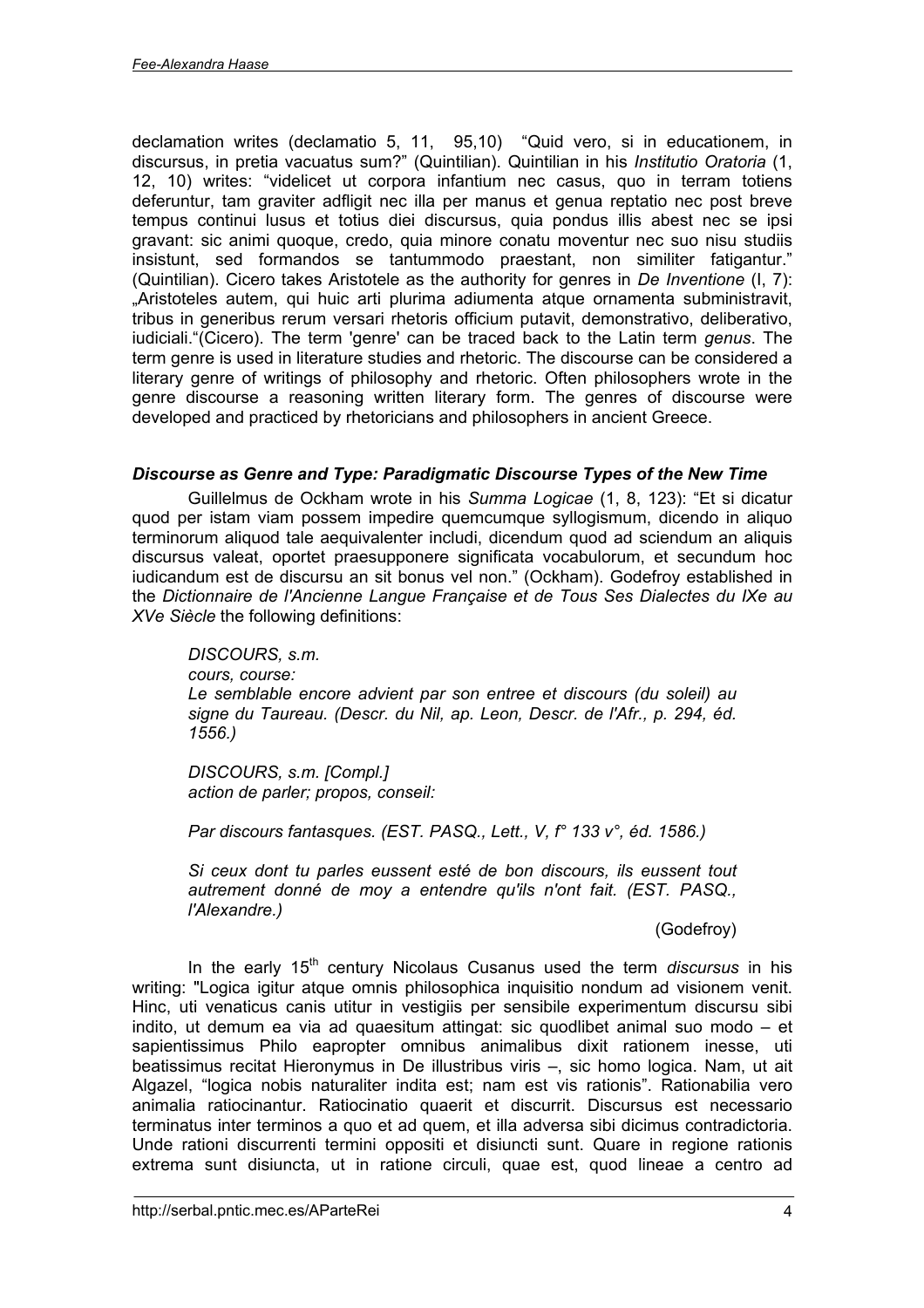circumferentiam sint aequales, centrum non potest coincidere cum circumferentia." (Nicolaus Cusanus), In 1516 Niccolo Machiavelli wrote the *Discourses Upon The First Ten Books of Titus Livy* dedicated to Zanobi Buondelmonti and to Cosimo Machiavelli. Milton used the term 'discourse' for speech in *Paradise Lost* (Book 9):

> *Hee, after EVE seduc't, unminded slunk Into the Wood fast by, and changing shape To observe the sequel, saw his guileful act By EVE, though all unweeting, seconded Upon her Husband, saw thir shame that sought Vain covertures; but when he saw descend The Son of God to judge them, terrifi'd Hee fled, not hoping to escape, but shun The present, fearing guiltie what his wrauth Might suddenly inflict; that past, return'd By Night, and listning where the hapless Paire Sate in thir sad discourse, and various plaint, Thence gatherd his own doom, which understood Not instant, but of future time. With joy And tidings fraught, to Hell he now return'd, And at the brink of CHAOS, neer the foot Of this new wondrous Pontifice, unhop't Met who to meet him came, his Ofspring dear. Great joy was at thir meeting, and at sight Of that stupendious Bridge his joy encreas'd. Long hee admiring stood, till Sin, his faire Inchanting Daughter, thus the silence broke.* (Milton)

Hobbes in *Of Man, Being the First Part of Leviathan* wrote: "Of all 'discourse', governed by desire of knowledge there is at last an "end", either by attaining or by giving over. And in the chain of discourse, wheresoever it be interrupted, there is an end for that time. If the discourse be merely mental, it consisteth of thoughts that the thing will be, and will not be; or that it has been, and has not been, alternately. So that wheresoever you break off the chain of a man's discourse, you leave him a presumption of "it will be," or "it will not be," or "it has been," or "has not been."" (Hobbes 2009: 22). Hobbes also wrote: "For a dog by custom will understand the call or the rating of his master; and so will many other beasts. That understanding which is peculiar to man is the understanding not only his will but his conceptions and thoughts, by the sequel and contexture of the names of things into affirmations, negations, and other forms of speech; and of this kind of understanding I shall speak hereafter." (Hobbes 2009: 6). Hobbes mentioned that "in any discourse whatsoever, if the defect of discretion be apparent, how extravagant soever the fancy be, the whole discourse will be taken for a sign of want of wit; and so will it never when the discretion is manifest, though the fancy be never so ordinary. The secret thoughts of a man run over all things, holy, profane, clean, obscene, grave, and light, without shame or blame; which verbal discourse cannot do farther than the judgment shall approve of the time, place, and persons. An anatomist or a physician may speak or write his judgment of unclean things, because it is not to please but profit;" (Hobbes 2009: 24).

Discourse types already existed in the early New Time in Latin writings in Europe. For example the work *Discursus Politicus de Societatis Civilis Primis Elementis* by Johannes Gotthard von Böckel (1677) is an example of the political discourse (*discursus politicus*) in the 17th century. The book *Discursus Astronomicus Novissimus* was published in Palermo by Petrus Cortesius in 1642. Samuel Andreae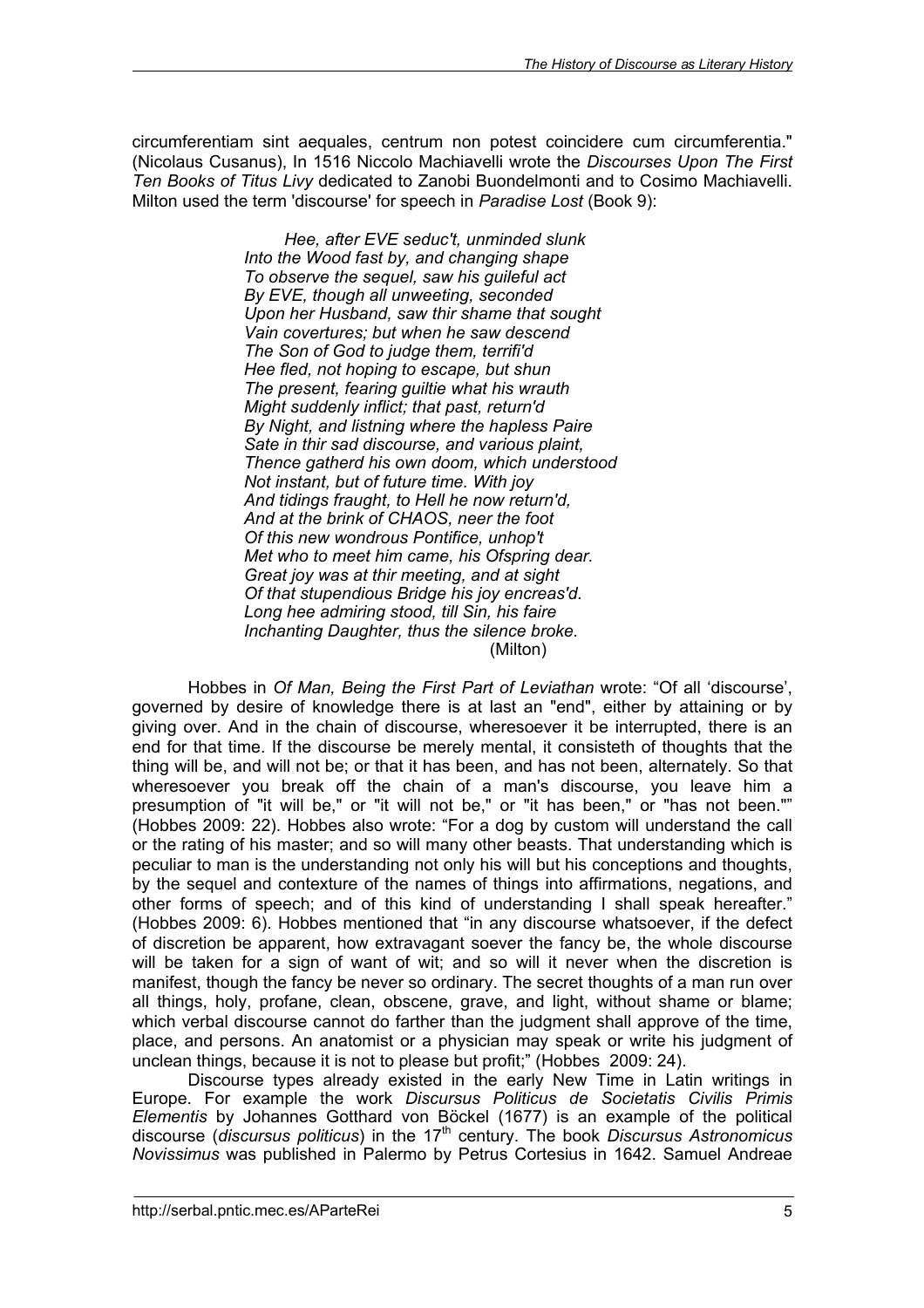wrote a *Discursus Metaphysicus de Praemotione Divina.* Dominicus Arumaeus wrote a *Discursus Academici de Iure Publico.* Ansaldi's *Discursus Legales de Commercio et Mercatura* was published in 1698.

| <b>Discursus Politicus</b>   | <b>Political Discourse</b>   | <b>Deliberation</b> |
|------------------------------|------------------------------|---------------------|
| <b>Discursus Academicus</b>  | <b>Academical Discourse</b>  | Education           |
| <b>Discursus Panegyricus</b> | <b>Panegyrical Discourse</b> | Entertainment       |
| Discursus Iudicialis         | Legal Discourse              | Law                 |

### **Discourse Typology of Modern Time**

| Genus Demonstrativum | Demonstrative Genre |
|----------------------|---------------------|
| Genus Deliberativum  | Deliberative Genre  |
| Genus Iudicialis     | Legal Genre         |

### **Genus Typology According to Aristotle and Cicero**

Cicero takes Aristoteles as the authority for genres in *De Inventione* (I, 7): "Aristoteles autem, qui huic arti plurima adiumenta atque ornamenta subministravit, tribus in generibus rerum versari rhetoris officium putavit, demonstrativo, deliberativo, iudiciali."(Cicero). The term 'genre' can be traced back to the Latin term *genus*. The term genre is used in literature studies and rhetoric. The discourse can be considered a literary genre of writings of philosophy and rhetoric. Often philosophers wrote in the genre discourse a reasoning written literary form. The genres of discourse were developed and practiced by rhetoricians and philosophers in ancient Greece.

### **III. European Reception of the Concept 'Discourse' and the Literature on Discourse in the 15th to 19th Century**

## *Discourse in Europe in the 17th Century*

Thomas Hobbes introduced the expression 'mental discourse'. Hobbes wrote in *Leviathan* (chapter III) *Of the Consequence or Train of Imaginations*: "By consequence, or train of thoughts, I understand that succession of one thought to another which is called, to distinguish it from discourse in words, mental discourse. When a man thinketh on anything whatsoever, his next thought after is not altogether so casual as it seems to be. Not every thought to every thought succeeds indifferently. But as we have no imagination, whereof we have not formerly had sense, in whole or in parts; so we have no transition from one imagination to another, whereof we never had the like before in our senses. The reason whereof is this. All fancies are motions within us, relics of those made in the sense; and those motions that immediately succeeded one another in the sense continue also together after sense: in so much as the former coming again to take place and be predominant, the latter followeth, by coherence of the matter moved, in such manner as water upon a plain table is drawn which way any one part of it is guided by the finger. But because in sense, to one and the same thing perceived, sometimes one thing, sometimes another, succeedeth, it comes to pass in time that in the imagining of anything, there is no certainty what we shall imagine next; only this is certain, it shall be something that succeeded the same before, at one time or another." (Hobbes). Hobbes wrote in *Leviathan* (1651) on 'mentall discourse':

*This Trayne of Thoughts, or Mentall Discourse, is of two sorts. The first is Unguided, without Designe, and inconstant; Wherein there is no Passionate Thought, to govern and direct those that follow, to it self, as the end and scope*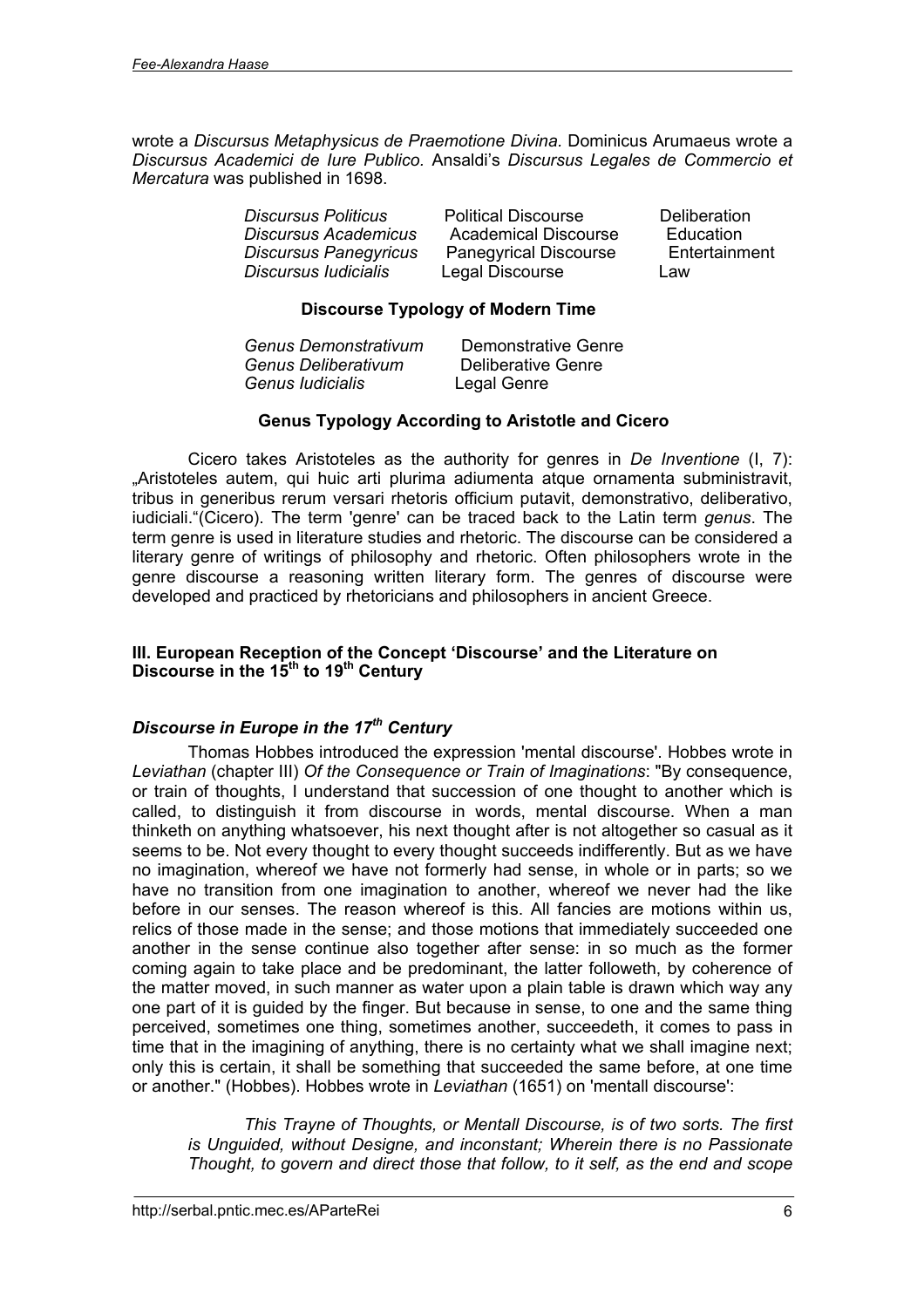*of some desire, or other passion: In which case the thoughts are said to wander, and seem impertinent one to another, as in a Dream. Such are Commonly the thoughts of men, that are not onely without company, but also without care of any thing; though even then their Thoughts are as busie as at other times, but without harmony; as the sound which a Lute out of tune would yeeld to any man; or in tune, to one that could not play. And yet in this wild ranging of the mind, a man may oft-times perceive the way of it, and the dependance of one thought upon another. For in a Discourse of our present civill warre, what could seem more impertinent, than to ask (as one did) what was the value of a Roman Penny? Yet the Cohaerence to me was manifest enough. For the Thought of the warre, introduced the Thought of the delivering up the King to his Enemies; The Thought of that, brought in the Thought of the delivering up of Christ; and that again the Thought of the 30 pence, which was the price of that treason: and thence easily followed that malicious question; and all this in a moment of time; for Thought is quick.* (Hobbes)

### *Authors of the Age of Reasoning in Europe*

Hume wrote in *Of the Standart of Taste*: "As this variety of taste is obvious to the most careless inquirer; so will it be found, on examination, to be still greater in reality than in appearance. The sentiments of men often differ with regard to beauty and deformity of all kinds, even while their general discourse is the same. There are certain terms in every language, which import blame, and others praise; and all men, who use the same tongue, must agree in their application of them." (Hume). Locke wrote in *An Essay Concerning Human Understanding*: "For where the principles of reason have not evidenced a proposition to be certainly true or false, there clear revelation, as another principle of truth and ground of assent, may determine; and so it may be matter of faith, and be also above reason. Because reason, in that particular matter, being able to reach no higher than probability, faith gave the determination where reason came short; and revelation discovered on which side the truth lay. In matters where reason can afford certain knowledge, that is to be hearkened to." (Locke 2009: 528). Locke wrote in *An Essay Concerning Human Understanding*: "This I hope to make plain in the sequel of this Discourse. I allow therefore, a necessity that men should come to the use of reason before they get the knowledge of those general truths; but deny that men's coming to the use of reason is the time of their discovery." (Locke 2009: 24). Locke also noticed in *An Essay Concerning Human Understanding*: "Whether syllogism is the great instrument of reason: first cause to doubt this. There is one thing more which I shall desire to be considered concerning reason; and that is, whether syllogism, as is generally thought, be the proper instrument of it, and the use fullest way of exercising this faculty. The causes I have to doubt are these:- First, Because syllogism serves our reason but in one only of the forementioned parts of it; and that is, to show the connexion of the proofs in any one instance, and no more; but in this it is of no great use, since the mind can perceive such connexion, where it really is, as easily, nay, perhaps better, without it. Men can reason well who cannot make a syllogism." (Locke 2009: 508).

Descartes was the first philosopher who discussed the relation between discourse and reason. Descartes wrote in his *Discourse On the Method of Rightly Conducting the Reason, and Seeking Truth in the Sciences* about reason as criterion for truth: "For, in fine, whether awake or asleep, we ought never to allow ourselves to be persuaded of the truth of anything unless on the evidence of our reason. And it must be noted that I say of our reason, and not of our imagination or of our senses: thus, for example, although we very clearly see the sun, we ought not therefore to determine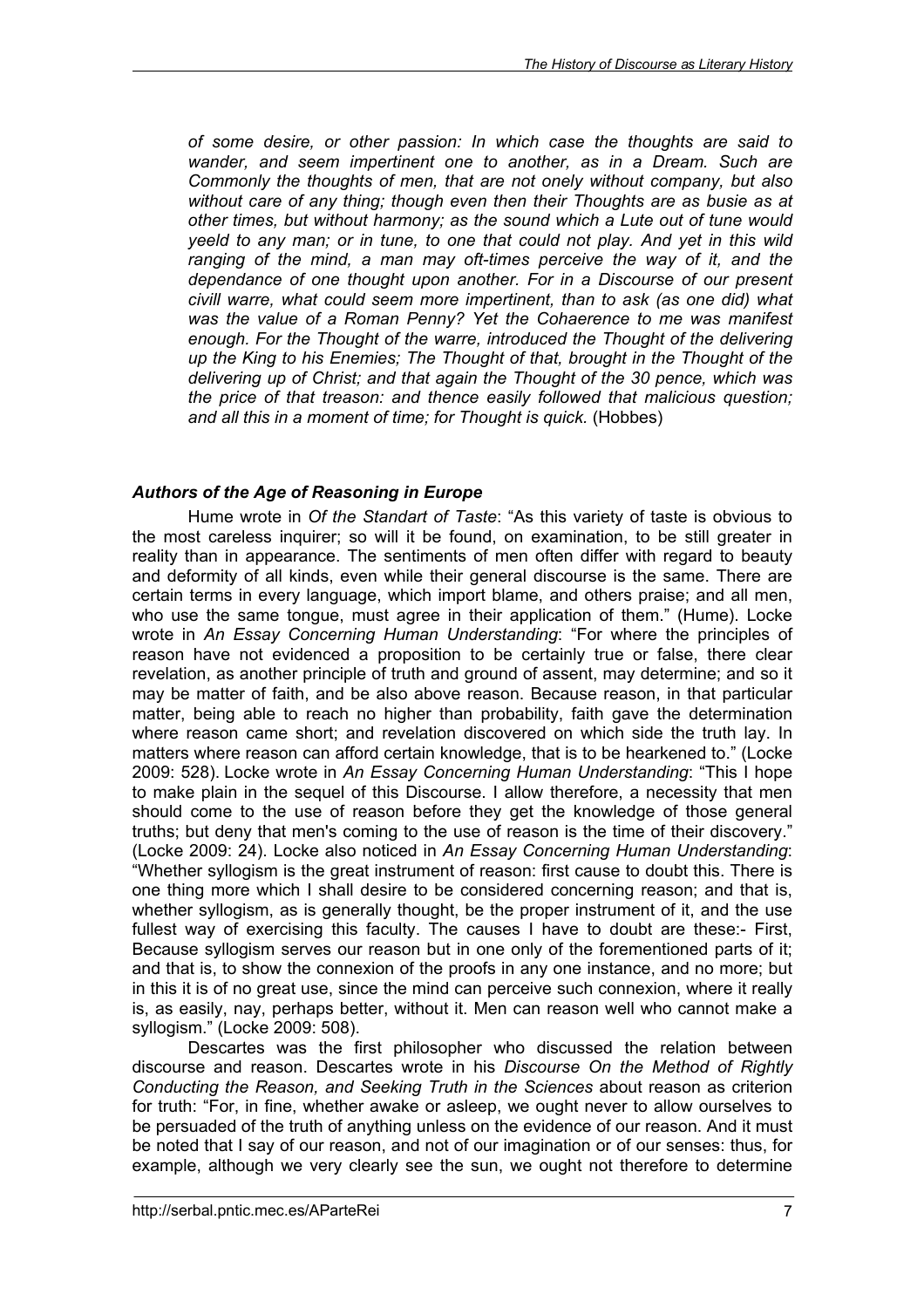that it is only of the size which our sense of sight presents; and we may very distinctly imagine the head of a lion joined to the body of a goat, without being therefore shut up to the conclusion that a chimaera exists; for it is not a dictate of reason that what we thus see or imagine is in reality existent;" (Descartes 2009: 23). Descartes also wrote: "As to the opinions which are truly and wholly mine, I offer no apology for them as new, -persuaded as I am that if their reasons be well considered they will be found to be so simple and so conformed, to common sense as to appear less extraordinary and less paradoxical than any others which can be held on the same subjects; nor do I even boast of being the earliest discoverer of any of them, but only of having adopted them, neither because they had nor because they had not been held by others, but solely because reason has convinced me of their truth." (Descartes 2009: 43).

### *Discourse in the 19th Century in Europe: Rhetoric as Discourse*

1884 Theodore W. Hunt, a professor of rhetoric and English language in the College of New Jersey, in *The Principles of Written Discourse* noticed that "the birthplace of this science was Sicily. It arose in the fifth century b. c, occasioned, partly, by the disputative character of the Sicilians, and also by those peculiar political events which called that tendency into exercise. After the overthrow of the Sicilian tyranny, those who had suffered in person and property sought redress. Those who assumed their cases soon became the leading disputants and discoursers of the time. We are speaking of the study in its scientific aspect. As such, it was founded by Korax of Syracuse. His *Techne* was the first treatise on the subject theoretical in its character. He gives in it a system of rules for forensic speaking, calling special attention to two things — the arrangement of the different parts of a discourse and the method of arguing from general probabilities. Tisias and others followed him as teachers and authors and the way was fully opened for the systematic study of the art." (Hunt). Hunt in *The Principles of Written Discourse* wrote: "The fact of its decline is a matter of history. It began at an early date (300 B.C. - 150 B.C.) and was rapid in its progress. The tendency among the existing and the later schools to further the declension was strong and aggressive. The language used by Socrates in the Gorgias of Plato indicates the extremity which this destructive criticism had reached, even at that date. It is true that this deteriorating process has been, at times, arrested both by distinctive schools or epochs and by separate individuals. This was true of Cicero and of those general influences which have been at work since the revival of learning in Europe. Still, the declension went on. Since those primitive days, the science has never occupied that high position which it then did, nor has it even approximated to it. We seek the causes of this. They are manifold and satisfactory." (Hunt). In the 19<sup>th</sup> and early  $20<sup>th</sup>$  century the grounds of modern discourse studies were built using the theory and terminology of rhetoric. Hunt's parts of discourse exemplify the process from rhetoric with the parts of speech beginning, narration, argumentation, and conclusion to parts of discourse. Hunt in *The Principles of Written Discourse* stated about qualities of discourse:

- 1. Discourse includes both Prose and Poetry.
- 2. Discourse includes Oratory and Composition. It may be both Oral and "Written.
- 3. Discourse is both a Science and an Art. It has a body of rational principles in systematic form and these applied to visible production.
- 4. Discourse is the expression of thought. The excellence of the form will depend on that of the subject-matter. (Hunt)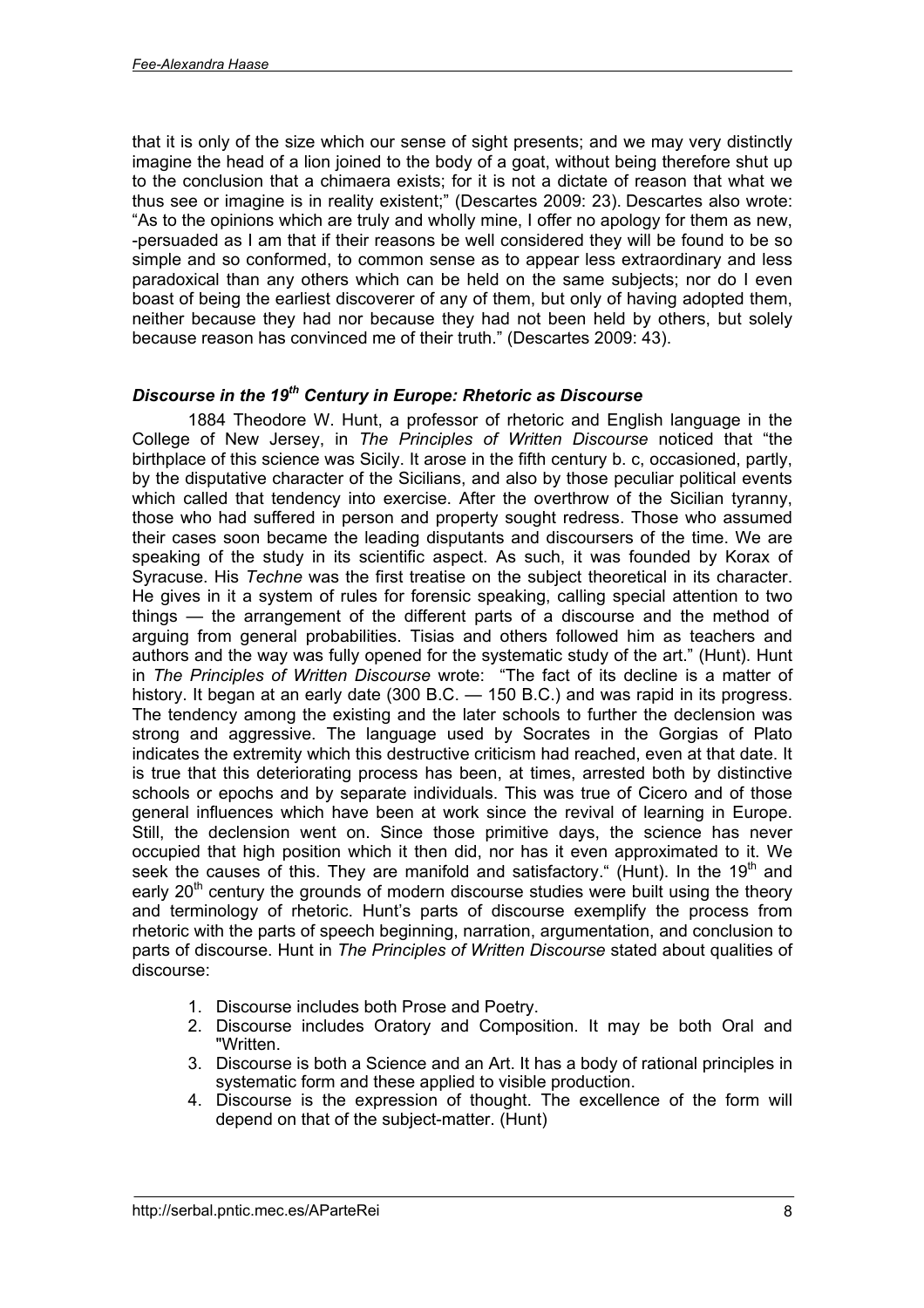Hunt in *The Principles of Written Discourse* mentioned the following parts of a discourse:

- 1. Introduction
- 2. Proposition
- 3. (Analysis)
- 4. Discussion
- 5. Conclusion (Hunt)

### **Parts of Discourse According to Hunt**

#### **IV The Discourse in Postmodernity**

#### *Research*

Schrag in *The Self After Postmodernity* wrote: "Without the contextualizing of discourse in the configurations of narrative, discourse stands in danger of being pulverized into abstracted, atomistic, static, elemental units. In such a reduction to elemental units, the figures of discourse are shorn of all intentionality, all vectors of sense, and all illustrations of reference." (Schrag 1997: 20). Phan wrote: "The way of wisdom for most people has often been through stories and reasoning. Mythos, especially in the form of dramatic narratives explaining the origin and operation of the universe and the place of humans within it, is, in the early stages of humanity, a common medium to express the communal fund of wisdom that, together with rituals and ethics, shapes the social reality and is in turn shaped by it. In addition, logos, particularly as practiced in philosophy, not only transmits the perennial truths of the community to successive generations but also inculcates the love of wisdom by which humans can live the good life." (Phan). Thompson wrote in *Ways Out of the Postmodern Discourse* on postcolonial discourse: "Postcolonial discourse is usually classified together with the postmodern, and indeed it probably would not have developed were it not for the 'school of suspicion' out of which postmodernism sprang. The states and empires engaged in colonialism caused much damage to the colonized, especially when, as was the case with Russia, they expanded militarily into areas whose social organization and civilizational advancement were superior to those of the colonizer." (Thompson).

### *Modernity and Postmodernity: Limitations of Discourse*

Modern philosophy of language not only established a meta-system of linguistic analysis; also the philosopher Wittgenstein discussed the limits of discourse. Wittgenstein wrote in the *Tractatus Logico-Philosophicus* (5.6, 5.61):

*Die Grenzen meiner Sprache bedeuten die Grenzen meiner Welt. Die Logik erfüllt die Welt; die Grenzen der Welt sind auch ihre Grenzen. [...] Was wir nicht denken können, das können wir nicht denken; wir können also auch nicht sagen, was wir nicht denken können.*

*The Limits of my langauge mean the Limits of my World. The Logic fills the world; the Limits of the World are also its Limits. [...] What we Cannot Think, we Cannot Think; We also Cannot Say What We Cannot Think.*

(Wittgenstein)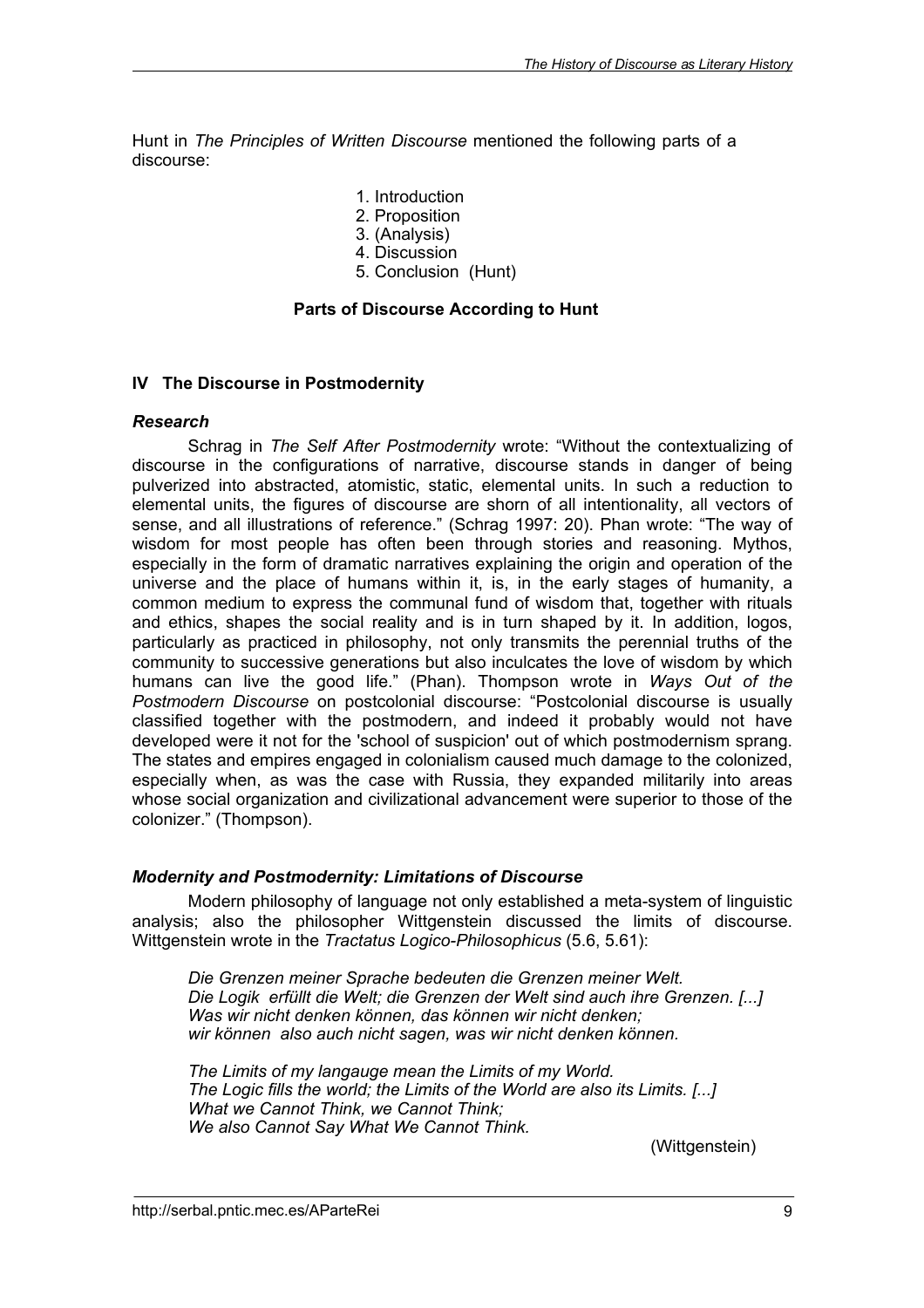Saussurse and Foucault are the dominant figures for discourse studies as an academic field. A recent approach to discourse is Discourse Representation Theory. Geurts and Beaver wrote regarding the 'Discourse Representation Theory' for the *Stanford Encyclopedia of Philosophy*: "In the early 1980s, Discourse Representation Theory (DRT) was introduced by Hans Kamp as a theoretical framework for dealing with issues in the semantics and pragmatics of anaphora and tense (Kamp 1981); a very similar theory was developed independently by Irene Heim (1982)." (Geurts; Beaver). Postmodern thinkers like Barthes and Foucault considered the authority of the author as a doubtful consideration. This is actually a development which corresponds with the assumption of the existence of intertextuality and the reference of texts as a network minimalizing the influence of the authorship. Foucault wrote: "In dealing with the 'author' as a function of discourse, we must consider the characteristics of a discourse that support this use and determine its differences from other discourses." (Foucault 1977: 124). Foucault wrote regarding the function of the author: "The third point concerning this "author-function" is that it is not formed spontaneously through the simple attribution of a discourse to an individual. It results from a complex operation whose purpose is to construct the rational entity we call an author. Undoubtedly, this construction is assigned a "realistic" dimension as we speak of an individual's "profundity" or "creative" power, his intentions or the original inspiration manifested in writing. Nevertheless, these aspect of an individual, which we designate as an author (or which comprise an individual as an author), are projections, in terms always more or less psychological, of our way of handling texts: in the comparisons we make, the traits we extract as pertinent, the continuities we assign, or the exclusions we practice. In addition, all these operations vary according to the period and the form of discourse concerned. A 'philosopher' and a 'poet' are not constructed in the same manner; and the author of an eighteenth-century novel was formed differently from the modern novelist." (Foucault 1977: 127). An example of the reduction of the influence of the author is the replacement of individualized contents by common topics. For example Graesser wrote in *Introduction to the Handbook of Discourse Processes* that the introductory part formally follows a common separating into its parts: "One way to organize an introduction to a handbook is to divide it into the past, the present, and the future. This is precisely the approach we have adopted. We start with a short history that documents how the field of discourse processes emerged. Next we describe the current trends in investigating discourse processes. We end with our forecast of how the field is destined to evolve into the future, or how we hope it will evolve. The purpose of this Introduction is to set the stage for the subsequent chapters rather than to provide a comprehensive overview of the field." (Graesser).

In *The Edinburgh Encyclopedia of Continental Philosophy* is written on discourse that "truth and dialectic Hermeneutics thus assures the understanding of discourses; but understanding the meaning of a discourse tells us nothing of its truth, which is what philosophy seeks above all else. Is understanding a discourse not simply knowing what it says, rather than knowing whether what it says is true? Certainly, hermeneutics pretends to truth, but the 'truth' at which it aims is simply that of meaning, which can only be the first stage of any search for the truth: before knowing if a discourse reveals the truth, one must know what it means and what it 'truly' says. (*The Edinburgh Encyclopedia of Continental Philosophy* 1999: 199). The traditional intellectual field using the discourse is philosophy since ancient Greek time. In this tradition Habermas discussed in *The Philosophical Discourse of Modernity* in the form of lectures the philosophical discourse in Modernity. Gimmler wrote in *The Discourse Ethics of Jürgen Habermas*: "One of the most famous phrases of the discourse ethics of Jürgen Habermas is: in discourse the unforced force of the better argument prevails. Or to put it in the words of hermeneutic philosopher Hans-Georg Gadamer, who gives this a popular turn: What the Others are saying could be right! As everyone knows, this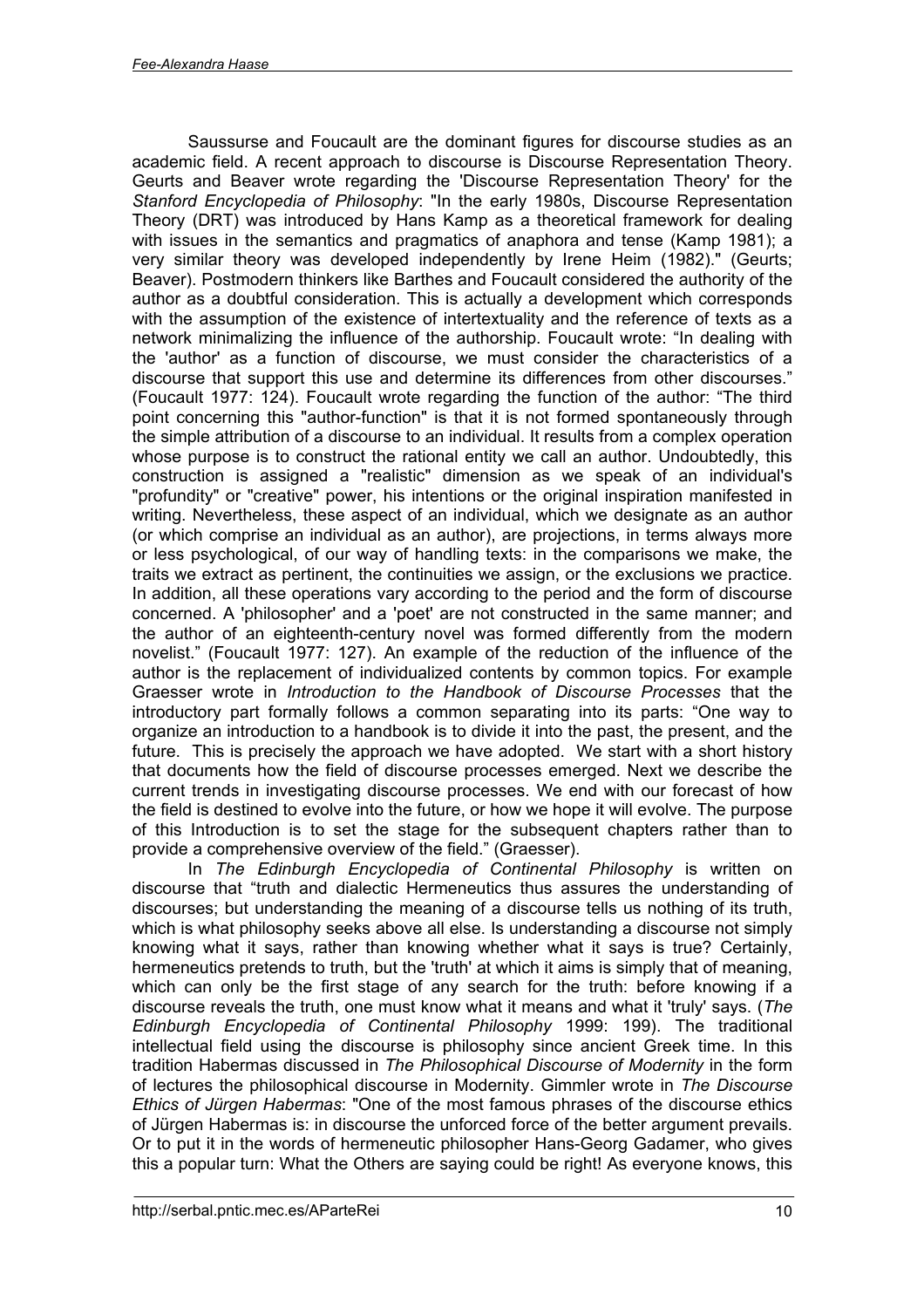ideal is very difficult to achieve in scholarly and everyday discussions. But there is a obvious deficit in practical philosophy - namely, its fundamentally "unresolved openness" ('Unabgeschlossenheit') concerning its problems and its various attempts at their solutions. This fundmental, unresolved openness becomes a great virtue in discussions - the virtue of fallibilism." (Gimmler). Cavalier wrote in *Introduction to Habermas´ Discourse Ethics*: "Habermas situates the moral point of view within the communication framework of a community of selves. He moves Kant's categorical imperative beyond its 'monological' reflection by demanding that we emphatically take into consideration the viewpoints of all who would be affected by the adoption of a certain moral action or normative claim. In a similar vein, he 'lifts' Rawls' veil of ignorance and demands that we participate in a discourse where all are fully aware of the other's perspectives and interpretations." (Cavalier). Barthes in *Elements of Semiology* defines 'discourse' as extended speech:

"*I.1.3. Speech (parole): In contrast to the language, which is both institution and system, speech is essentially an individual act of selection and actualisation; it is made in the first place of the 'combination thanks to which the speaking subject can use the code of the language with a view to expressing his personal thought' (this extended speech could be called discourse), - and secondly by the 'psycho-physical mechanisms which allow him to exteriorise these combinations.' It is certain that phonation, for instance, cannot he confused with the language; neither the institution nor the system are altered if the individual who resorts to them speaks loudly or softly, with slow or rapid delivery, etc. The combinative aspect of speech is of course of capital importance, for it implies that speech is constituted by the recurrence of identical signs: it is because signs are repeated in successive discourses and within one and the same discourse (although they are combined in accordance with the infinite diversity of various people's speech) that each sign becomes an element of the language; and it is because speech is essentially a combinative activity that it corresponds to an individual act and not to a pure creation*." (Barthes)

Using references from ancient Greek and Latin studies, in modernity the basic linguistic concepts of discourse studies were established. Various aspects of discourse were discussed in the  $20<sup>th</sup>$  century.

## *Research on Discourse in the 21st Century*

With the spreading separation of various fields of research studies regarding discourse the ambiguity of the term 'discourse' increased. Freccero wrote in *Popular Culture: An Introduction* regarding discourse: "The term is most commonly associated with the work of Michel Foucault. Most generally, it refers to the way language is organized into ideologically meaningful domains in a given culture. One refers, for example, to specialized fields of knowledge as having their own discourses, as in the discourse of law, medicine, and so forth." (Freccero 69). Besides the academic use of the term 'discourse', it was also used for oral common speech. Studies in spoken nonliteral speech became the specifically new area of research on discourse studies. Butler wrote in *Postmodernism: A Very Short Introduction*: "These discourses, as used by lawyers, doctors, and others, do not just implicitly accept some kind of dominating theory to guide them (for example, in the guise of a paradigm as used by those engaged in orthodox science). They involve politically contentious activities, not just because of the certainty with which they describe and define people – who is an 'immigrant', or an 'asylum seeker', or a 'criminal', or 'mad', or a 'terrorist' – but because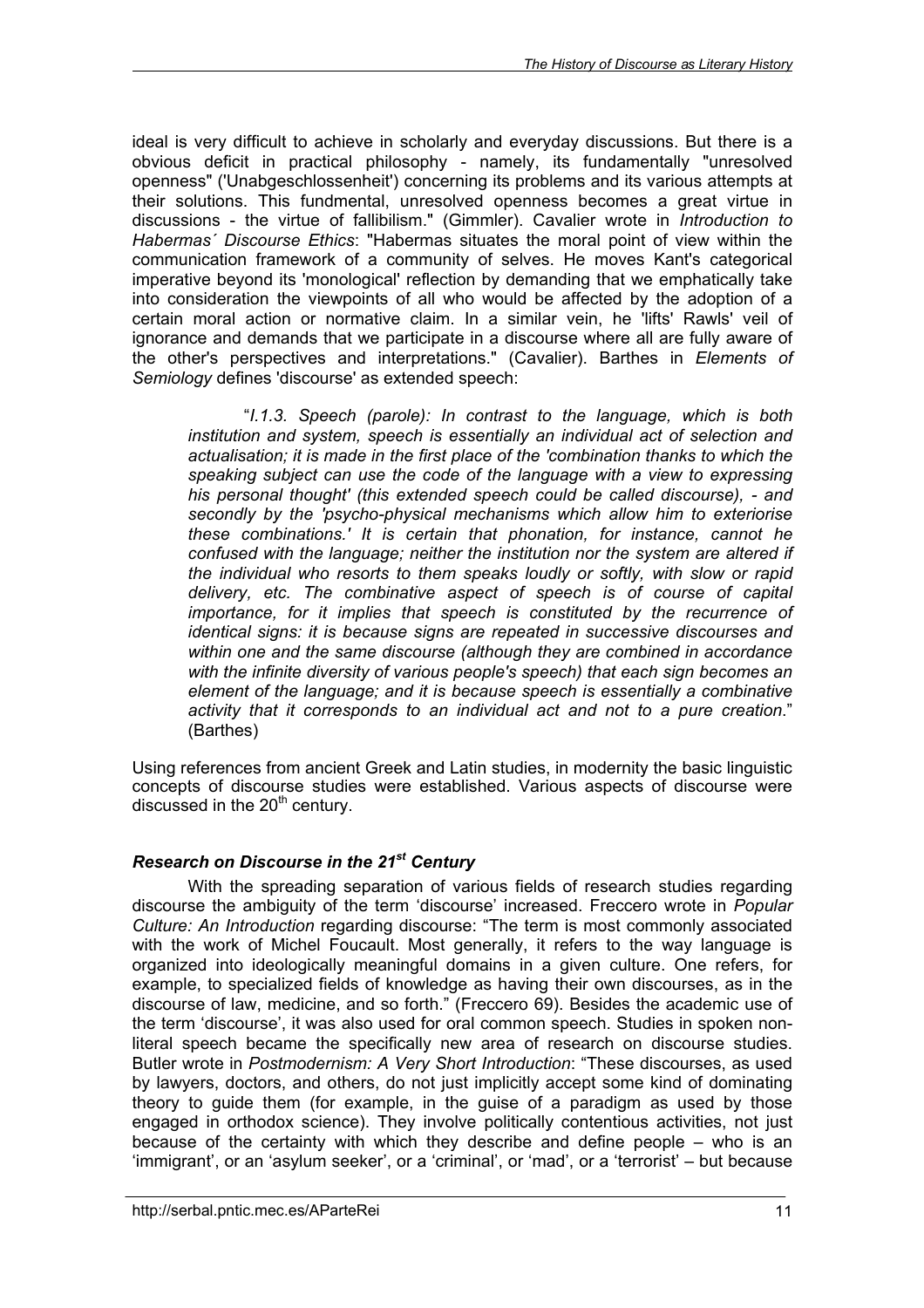such discourses at the same time express the political authority of their users." (Butler 44). Butler also mentioned in *Postmodernism: A Very Short Introduction*: "The appreciation of 'aesthetic' or 'virtuoso' qualities is to be thought of as politically regressive, in that it allows us to defend a rather modernist aesthetic pleasure in formal composition, of which Crowther clearly disapproves. Indeed, like many other postmodernists, he attacks artists when they show such modernist qualities, which are not 'progressive' by being critical of 'legitimating discourses' including those of modernism. But what then of Crowther's own 'legitimating discourse' – could the work of Estes be construed as a progressive criticism of that?" (Butler 80). Discourse typology in relation to language typology was also discussed by Longacre (Longacre 457-86). According to Renkema, "the active voice is typical of subjective discourse types." (Renkema 63). Flunderik wrote: "In Coming to Terms (1990), Seymour Chatman initiated an enquiry into the delimitation of the narrative text type as against the text types of argument and description. This revolutionary step was a major landmark for literary scholars." (Flunderik). Sawyer wrote in *A Summary of Discourse Theory*: "Discourse is not a string of propositions or theme statements. The author of a discourse had a purpose in mind as he wrote and he arranged his material accordingly. Before the nuclear concept of a unit can be determined, the relationships between the concepts, propositions, or paragraphs of the unit must be determined." (Sawyer).

## **VI Works Cited**

- Barthes, Roland. *Elements of Semiology*. Marxist Archieve. June 23, 2010. <<http://www.marxists.org/reference/subject/philosophy/works/fr/barthes.htm>>.
- Barthes, Roland. *The Discourse of History.* Tr. Stephe Bann. University of Florida. June 23, 2010. [<Http://www.clas.ufl.edu/users/pcraddoc/barthes.htm](Http://www.clas.ufl.edu/users/pcraddoc/barthes.htm)>.
- Barton, Ellen. "Resources for Discourse Analysis in Composition Studies". *Style*. December 22, 2002. Find Articles. June 23, 2010. <[http://findarticles.com/p/articles/mi\\_m2342/is\\_4\\_36/ai\\_98167914/](http://findarticles.com/p/articles/mi_m2342/is_4_36/ai_98167914/)>.
- Brooks, E. Bruce. *Philology. Text Typology*. University of Massachusetts Amherst. June 23, 2010. [<http://www.umass.edu/wsp/philology/typology/index.html](http://www.umass.edu/wsp/philology/typology/index.html)>.
- Butler, Christopher. *Postmodernism: A Very Short Introduction.* New York Oxford University Press (UK), 2002
- Cameron, Lynne; Deignan, Alice. "The Emergence of Metaphor in Discourse." *Applied Linguistics* 27 (2006): 671 - 690.
- Cap, Piotr. *The Mental Construction of Determination of Discourse Analysis*. Paper submitted at the 11<sup>th</sup> Annual Meeting of the European Society for Philosophy and Psychology 2003. European Society for Philosophy and Psychology. June 23. 2010. <<http://www.eurospp.org/meeting/2003/docs/Cap163LIN.doc>>.
- Carling, Sulin. "Discourse". *Glossary.* University of Chicago. June 23, 2010. <<http://csmt.uchicago.edu/glossary2004/discourse.htm>>.
- Carroll, Jamie E. "Text." *Glossary*. University of Chicago. June 23, 2010. <<http://csmt.uchicago.edu/glossary2004/text.htm>>.
- Cavalier, Robert J. "Introduction to Habermas´ Discourse Ethics". University of New Hampshire. June 23, 2010.
- <[http://www.unh.edu/democracy/pdf/repository/cavalier\\_introduction-to-habermas.pdf](http://www.unh.edu/democracy/pdf/repository/cavalier_introduction-to-habermas.pdf)>. - Cicero, Marcus T. *De Inventione.* The Latin Library. June 23, 1010.
- <Http:www.thelatinlibrary.com/cicero/inventione1.shtml>. - Cossutta, Frédéric. "Philosophy as Self-Constituting Discourse: The Case of Dialogue". *Philosophy and Rhetoric* 39, 3 (2006): 181-207.
- Craig, Robert T. "Communication." *Encyclopedia of Rhetoric.* Homepage R. T. Craig. June 23, 2010.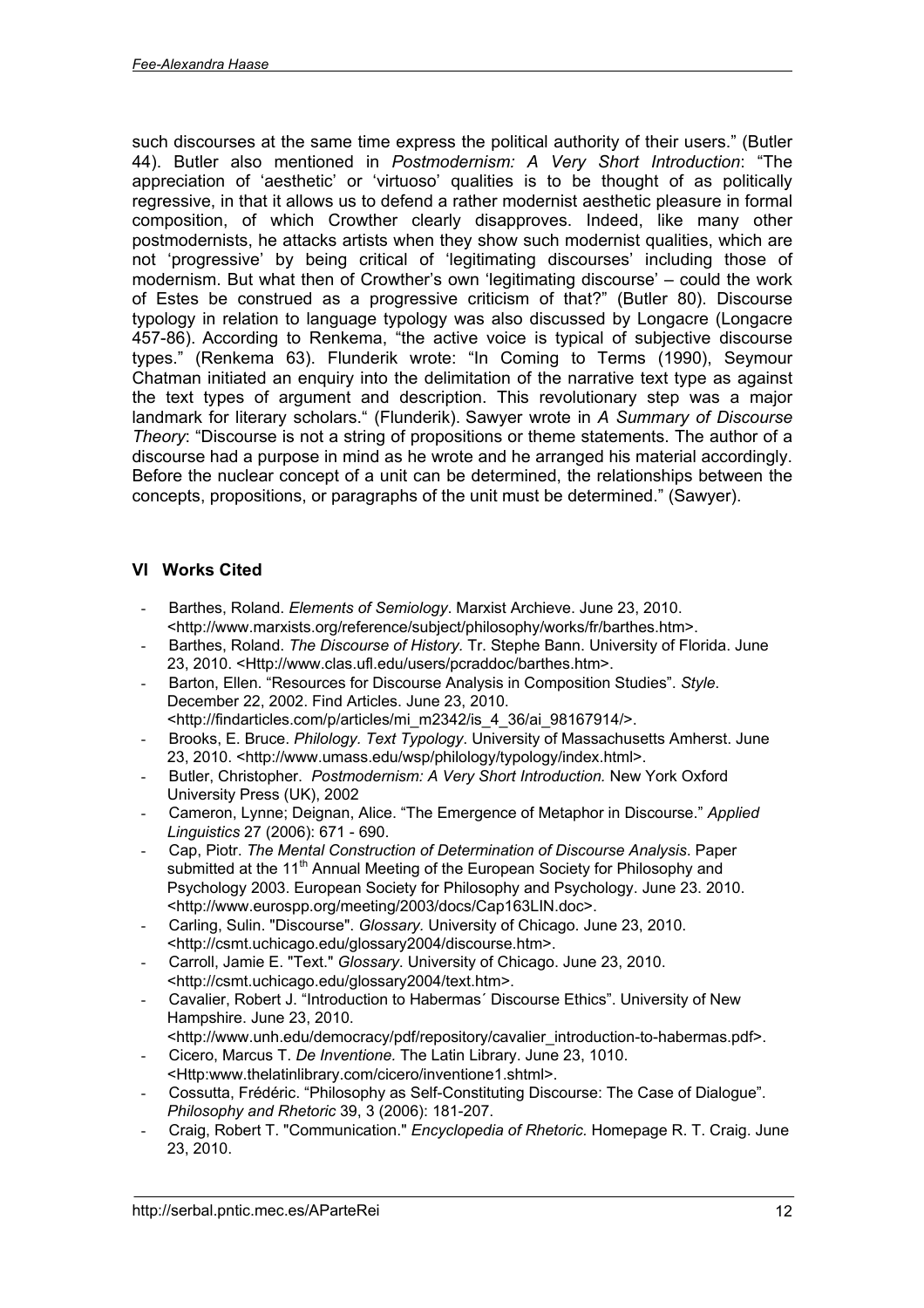- Descartes, Rene. *Discourse On the Method of Rightly Conducting the Reason, and Seeking Truth in the Sciences.*Raleigh, N.C. Alex Catalogue. Net Library. June 23, 2009. <<http://www.netlibrary.com/>>.
- Dijk, Teun A. van. *Critical Discourse Analysis.* Discourse in Society. June 23, 1010. <<http://www.discourses.org/OldArticles/Critical%20discourse%20analysis.pdf>>.
- "Discourse". *The American Heritage Dictionary of the English Language.* 4th ed. The Free Dictionary. June 23, 2009. [<http://www.thefreedictionary.com/discourse>](http://www.thefreedictionary.com/discourse).
- Fludernik, Monika. "Genres, Text Types, or Discourse Modes? Narrative Modalities and Generic Categorization." *Style* Summer, 2000. Find Articles. June 23, 2010. <[http://findarticles.com/p/articles/mi\\_m2342/is\\_2\\_34/ai\\_68279076/](http://findarticles.com/p/articles/mi_m2342/is_2_34/ai_68279076/) >.
- Foucault, Michel. "What is an Author?" Tr. Donald F. Bouchard and Sherry Simon. In: *Language, Counter-Memory, Practice.* Ithaca, New York: Cornell University Press, 1977: 124-127. *Foucault Info*. June 23, 2010.
	- <<http://foucault.info/documents/foucault.authorFunction.en.html>>.
- Freccero, Carla. *Popular Culture: An Introduction.* New York: New York University Press, 1999
- *Function and Genres: Studies on the Linguistic Features of Discourse Types*. Ed. Gábor Tolcsvai. Frankfurt am Main; New York: Peter Lang 2008.
- Geurts, Bart; Beaver, David I. "Discourse Representation Theory." *Stanford Encyclopedia of Philosophy*. Stanford University. June 23, 2010.
- <<http://plato.stanford.edu/entries/discourse-representation-theory/>>.
- Gimmler, Antje. "The Discourse Ethics of Jürgen Habermas." Carnegie Mellon University. June 23, 2010.
- <<http://caae.phil.cmu.edu/cavalier/Forum/meta/background/agimmler.html>>.
- Godefroy, Frédéric*. Dictionnaire de l'Ancienne Langue Française et de Tous Ses Dialectes du IXe au XVe Siècle.* Paris, F. Vieweg, Émile Bouillon, 10 tomes, 1881-1902. Classiques [Garnier. Nationallizenzen. June 23, 2010. <http://www.classique](http://www.classiquesgarnier.com.proxy.nationallizenzen.de/numeriquebases/index.php?module=App&action=FrameMain)sgarnier.com.proxy.nationallizenzen.de/numeriquebases/index.php?module=App&action=FrameMain>.
- Graesser, Arthur C. *Introduction to the Handbook of Discourse Processes*. University of Memphis. June 23, 2010. <[http://www.memphis.edu/psychology/graesser/publications/documents/Handbook\\_chapte](http://www.memphis.edu/psychology/graesser/publications/documents/Handbook_chapte) r\_1.doc>.
- Hall, John R. *Cultures of Inquiry: From Epistemology to Discourse in Sociohistorical Research*. Cambridge, U.K.; New York, NY: Cambridge University Press, 1999.
- Hart, Christopher; Lukes, Dominik. "Cognitive Linguistics in Critical Discourse Analysis". *Cambridge Scholars Publishing*. June 23, 2010. <http://www.c-s[p.org/Flyers/9781847182272-sample.pdf>.](http://www.c-sp.org/Flyers/9781847182272-sample.pdf)
- Herman, David. "Storytelling and the Sciences of Mind: Cognitive Narratology, Discursive Psychology, and Narratives in Face-to-Face Interaction." *Narrative* 15.3 (2007): 306-334
- Hobbes, Thomas. *Leviathan*. Ebooks. University of Adeleide. June 23, 2010. <<Http://ebooks.adelaide.edu.au/h/hobbes/.../chapter3.html>>.
- Hobbes, Thomas. *Of Man, Being the First Part of Leviathan*. Barleby. June 23, 2009. <<http://www.bartleby.com/34/5/>>.
- Hook, Derek. "Discourse, Knowledge, Materiality, History. Foucault and Discourse Analysis." *Theory & Psychology* 11.4 (2001): 521-547. Sage Publishing. June 23, 2010. <<http://tap.sagepub.com/cgi/content/short/11/4/521>>.
- Hume, David. *Of the Standart of Taste.* Minnesota State University Moorhead. June 23, 2010.

<[Http://www.mnstate.edu/gracyk/courses/phil%20of%20art/hume%20on%20taste.htm>](Http://www.mnstate.edu/gracyk/courses/phil%20of%20art/hume%20on%20taste.htm)

- Hunt, Theodore W. *The Principles of Written Discourse.* Project Gutenberg. June 23, 2010. [<http://www.archive.org/details/cu31924031232873](http://www.archive.org/details/cu31924031232873)>.
- "Interdiscursivity". *Glossary.* In: Hart, Chris. *Critical Approaches to Discourse Analysis Across Disciplines (CADAAD).* Critical Approaches to Discourse Analysis Across Disciplines (CADAAD). June 23, 2010. [<http://www.cadaad.org/glossary>.](http://www.cadaad.org/glossary>.)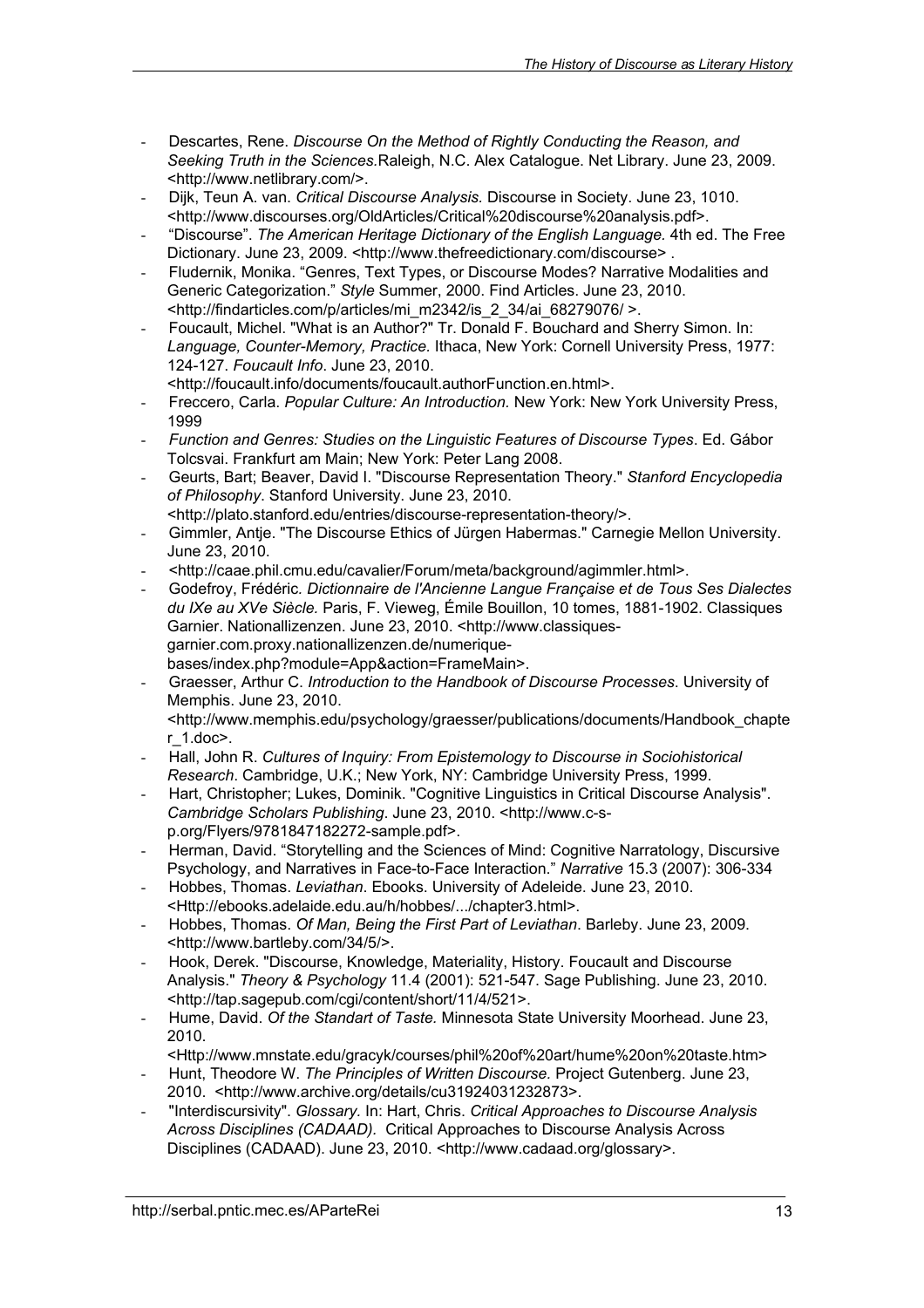- "Introduction to Narratology". College of Liberal Arts. Purdue University. June 23, 2010. <<http://www.cla.purdue.edu/english/theory/narratology/terms/story.html>>.
- Johnstone, Barbara. "Discourse Analysis and Narrative". In: *The Handbook of Discourse Analysis*. Ed. Deborah Schiffrin, Deborah Tannen, and Heidi E. Hamilton. Blackwell Reference. June 23, 2010. <[http://www.blackwellreference.com/public/tocnode?id=g9780631205968\\_chunk\\_g978063](http://www.blackwellreference.com/public/tocnode?id=g9780631205968_chunk_g978063) 120596833>.
- Locke, John. *An Essay Concerning Human Understanding.* Raleigh, N.C. Alex Catalogue. Net Library. June 23, 2009. [<http://www.netlibrary.com/](http://www.netlibrary.com/)>.
- Longacre, Robert E. *The Grammar of Discourse*. New York : Plenum, cop. 1996.
- Longacre, Robert E. "Discourse Typology in Relation to Language Typology." In: Sture Allén (ed.). *Text Processing: Text Analysis and Generation, Text Typology and Attribution*. Proceedings of the Nobel Symposium, 51. Stockholm: Almqvist and Wiksell 1982: 457-86.
- Marshall, Gordon. "Discourse Analysis". *A Dictionary of Sociology*. First published by Oxford University Press 1998. Encyclopedia. June 23, 2010. <<http://www.encyclopedia.com/doc/1O88-discourse.html>>.
- McArthur, Tom. *Concise Oxford Companion to the English Language.* Encyclopedia.com. 15 May. 2010.
- <<http://www.encyclopedia.com>>.
- McMahon, Christopher Robert. *Hysterical Academies: Lacan's Theory of the Four.* Thao Lê, Quynh Lê 1997. University of Tasmania. June 23, 2010.
- <<http://www.educ.utas.edu.au/users/tle/JOURNAL/Articles/McMahon/McMahon.html>>. - Milton, John. *Paradise Lost.* Literature.org. The Online Literature Library. June 23, 2010.
- <<Http://www.literature.org/authors/milton-john/paradise.../chapter-02.html>>. - Musolff, Andreas. "Is There such a Thing as Discourse History? The Case of Metaphor".
- [Cambridge Scholars Publishing. June 23, 2010. <http://www.c-](http://www.c-sp.org/Flyers/9781847182272-sample.pdf)sp.org/Flyers/9781847182272-sample.pdf>.
- Nicolaus Cusanus. *Apologia Doctae Ignorantiae*. Bibliotheca Augustana. June 23, 2010. <[http://www.hs-augsburg.de/~harsch/Chronologia/Lspost15/Cusa/cus\\_apol.html](http://www.hs-augsburg.de/~harsch/Chronologia/Lspost15/Cusa/cus_apol.html)>.
- Ockham, Guillelmus de. *Summa Logicae. Library of Latin Texts.* Brepolis Online Databases. Brepolis Publishers. Nationallizenzen. June 23, 2010. <<http://clt.brepolis.net.proxy.nationallizenzen.de>>.
- *OLAC Discourse Type Vocabulary*. Ed. Heidi Johnson and Helen Aristar Dry. Language Archive. June 23, 2010. [<http://www.language-archives.org/REC/discourse.html](http://www.language-archives.org/REC/discourse.html)>.
- Phan, Peter C. "The Wisdom of Holy Fools in Postmodernity". *Theological Studies*. December 01, 2001. *Access My Library*. June 23, 2010. <[http://www.accessmylibrary.com/coms2/summary\\_0286-27202326\\_ITM](http://www.accessmylibrary.com/coms2/summary_0286-27202326_ITM)>.
- Plato. *Gorgias.* Tr. Benjamin Jowett. MIT Classics. June 23, 2009.
- Plato. *Sophist.* Tr. Benjamin Jowett. Raleigh, N.C. Alex Catalogue. Net Library. June 23, 2009. [<Http://www.netlibrary.com](Http://www.netlibrary.com)>.
- Potter, Jonathan; Edwards, Derek; Wetherell, Margaret. "A Model of Discourse in Action". *American Behavioral Scientist* January 01, 1993. Access My Library. June 23, 2010. <<http://www.accessmylibrary.com/article-1G1-14147069/model-discourse-action.html>>.
- Pseudo Quintilianus, M. Fabius. *Declamations.* Library of Latin Texts. Brepolis Online Databases. Brepolis Publishers. Nationallizenzen. June 23, 2010. <<http://clt.brepolis.net.proxy.nationallizenzen.de>>.
- Quintilianus, M. Fabius. *Institutio Oratoria*. Library of Latin Texts*.* Brepolis Online Databases. Brepolis Publishers. Nationallizenzen. June 23, 2010. <<http://clt.brepolis.net.proxy.nationallizenzen.de>>.
- "Register". *Glossary.* In: Hart, Chris. *Critical Approaches to Discourse Analysis Across Disciplines (CADAAD). Critical Approaches to Discourse Analysis Across Disciplines (CADAAD).* June 23, 2010. [<http://www.cadaad.org/glossary](http://www.cadaad.org/glossary)>.
- Renkema, Jan. *Introduction to Discourse Studies.* Philadelphia: John Benjamins Pub., 2004.